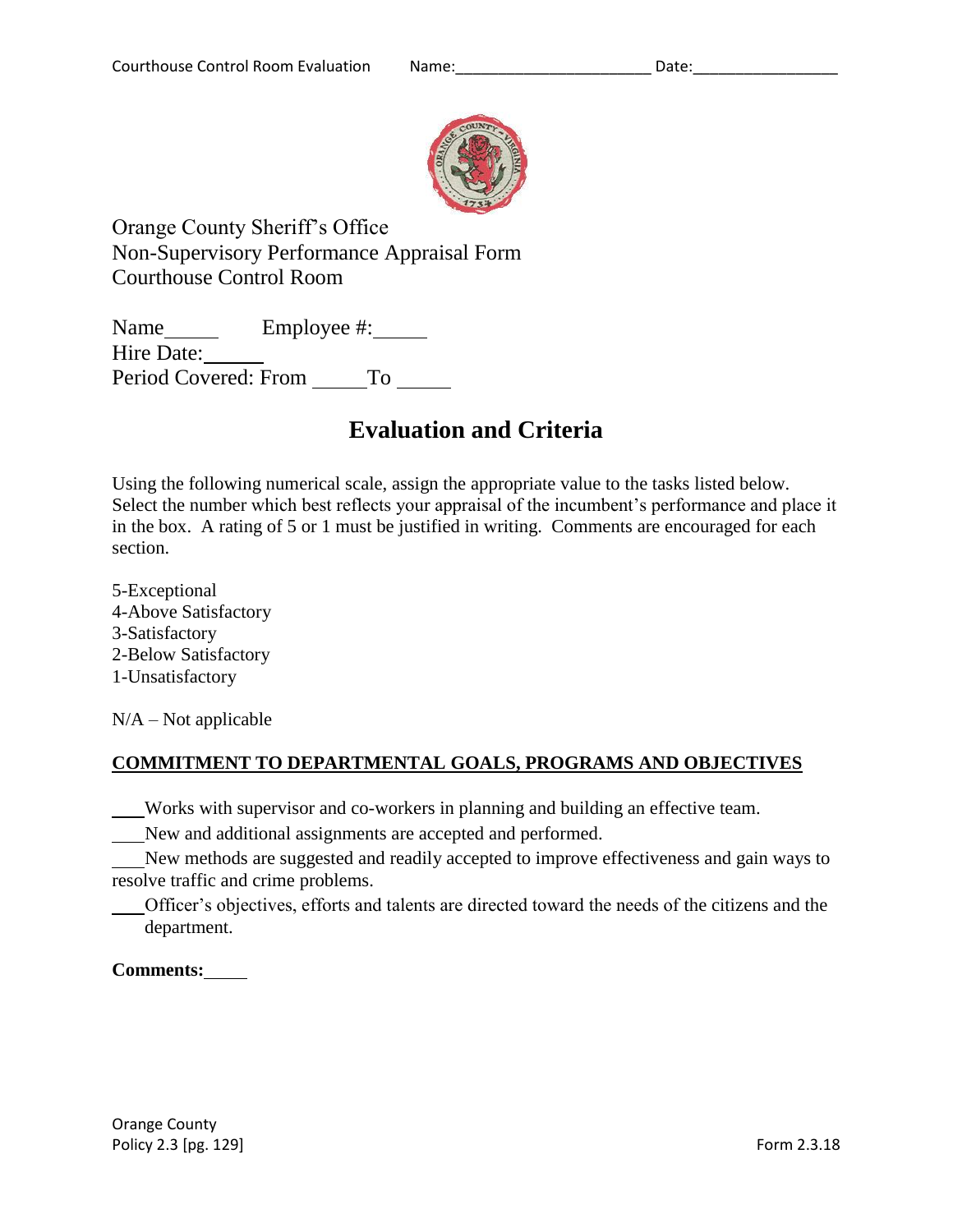### **CONTROL ROOM OPERATIONS**

- Has knowledge of surveillance camera system. Schedules repairs and maintenance as needed.
- Aware of all courthouse movements.
- Has demonstrated the ability to use the surveillance system to ensure the safety and security of the courthouse.
- Is able to diagnose potential problems or threats and communicate them to the bailiffs.
- Keeps time checks on inmates and maintains logs, notifies bailiffs off inmate needs.
- Answers phones and takes messages.
- Make calls to and from other facilities professionally.
- Keeps court personnel aware of any unusual activity in the courthouse.
- Coordinates pick-ups of inmates by jails.

### **Comments**:

### **PERFORMANCE UNDER STRESSFUL, UNUSUAL OR EMERGENCY CONDITIONS**

- When under unusual circumstances, no serious deviations from expected performance are demonstrated.
- Composure is maintained under stress.
- Handles difficult situations in a very confident and professional manner.
- Judgment results from sound evaluation of all factors involved.

### **Comments:**

### **EXTERNAL PUBLIC RELATIONS**

- No verbal abuse of citizens.
- Courtesy is demonstrated at all times to all people.
- Is tactful and displays good self-control when in contact with irate individuals.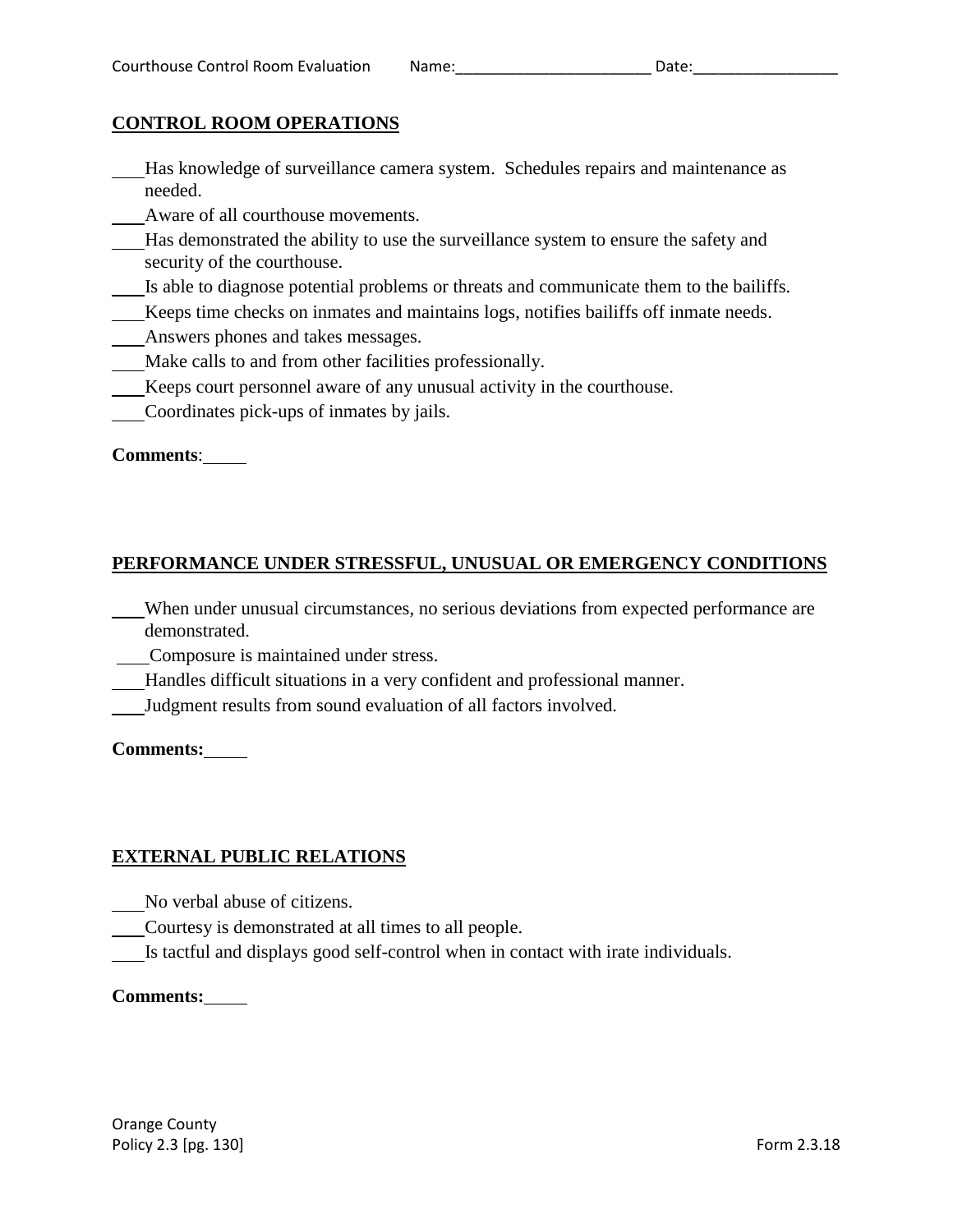### **INTERNAL COMMUNICATION AND COOPERATION**

- Completes assignments in harmony with others and is a good team worker.
- Problems which occur in work relationships are promptly resolved.
- Readily assists and backs up others.
- Trains and guides less experienced personnel.

### **Comments:**

### **USE, CARE AND MAINTENANCE OF EQUIPMENT**

- Notifies supervisor of needed equipment upgrades or changes.
- Equipment is not lost or damaged due to carelessness.
- Specified operating and safety procedures are followed in the use and maintenance of equipment.
- Equipment is kept clean, taken care of, and always in working condition.
- Work area is kept clean and organized.
- Wears a bullet-proof vest at all appropriate times.

### **Comments:**

## **CONFORMANCE TO DIRECTION AND DIRECTIVES**

- Instructions are followed and assignments completed on schedule.
- Unassigned time is effectively utilized.
- Special attention is directed to high accident or crime areas.
- Work does not have to be closely supervised.
- Organizational ability and ability to multitask.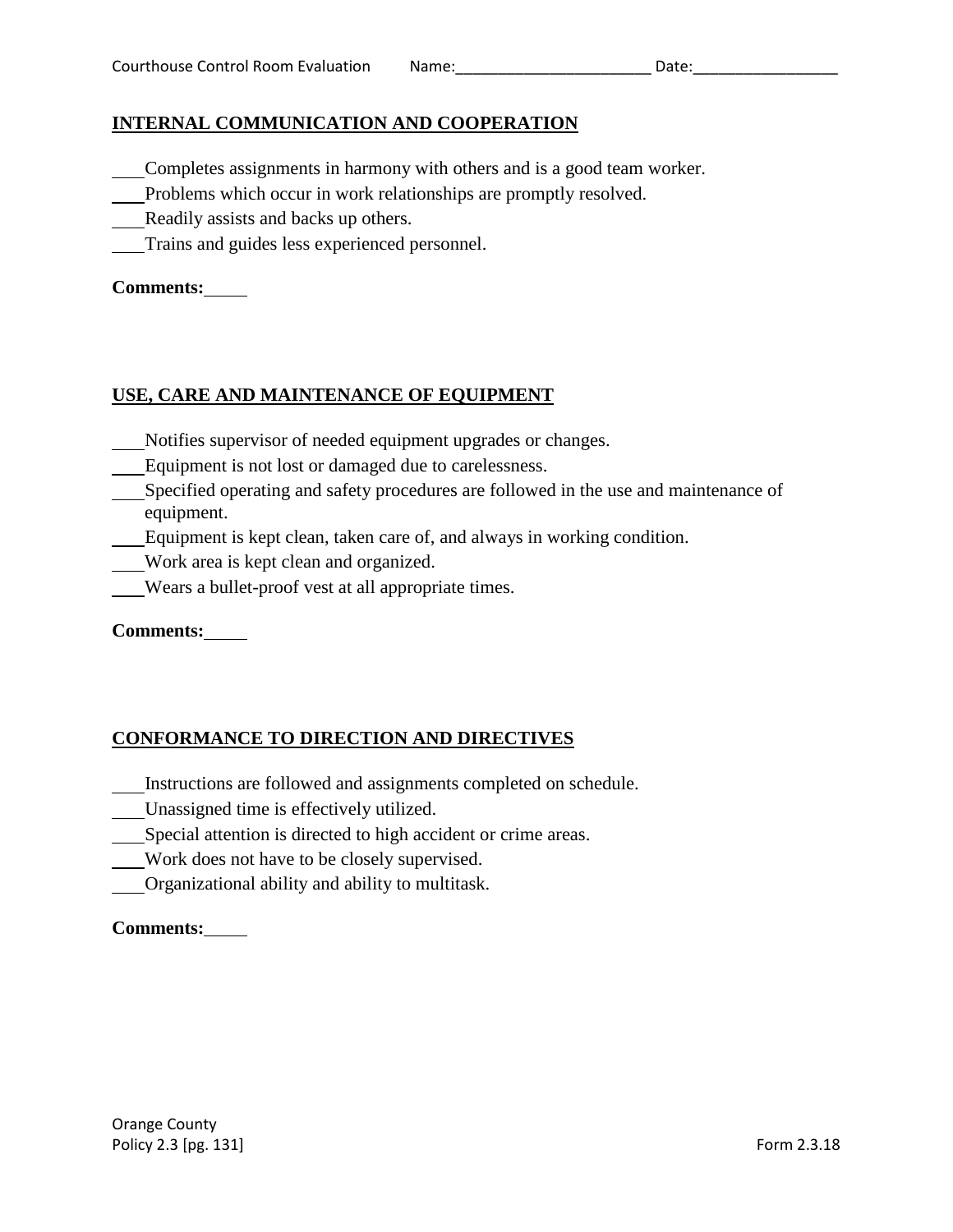## **COMPLIANCE TO POLICIES, PROCEDURES AND REGULATIONS**

- Sheriff's Office policies, general orders, procedures, etc., are followed as prescribed or exceptions are approved by supervisor.
- Sick leave is not abused.
- Leave time is used only as authorized or specified.

**Comments:**

**CORE VALUES:** Assign a numeric to each box, then list examples or actions that demonstrate how the employee embodies each core value. Complete all sections.

Integrity: Employee's actions are guided by ethical and honest conduct.

Leadership: Employee is an example to others.

Service: Employee is responsive and service-oriented to meet customer needs.

**Comments**:

### **County Policy**

- Is well versed in applicable county policies, knows where to find the most updated policy
- Follows all applicable county policies
- Makes appropriate inquiries as to the meaning or directives included in county policy before acting.
- Completes all county policy required forms and documents in a timely matter.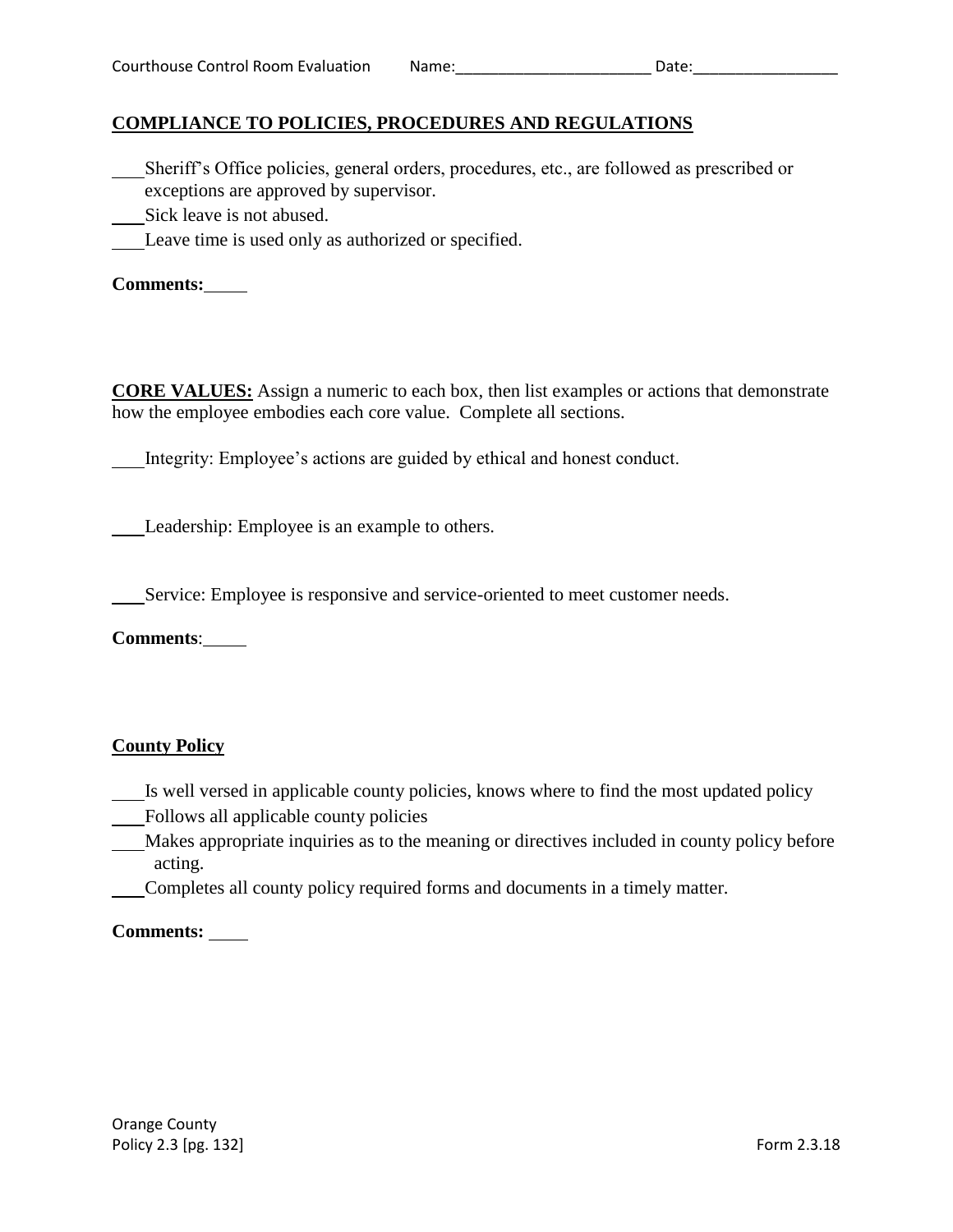### **CALCULATION OF RATING**

### **A. TOTAL SCORES**

- **B. NUMBER OF CATEGORIES**
- **C. RATING DETERMINATION (A/B)**

### **PERFORMANCE RATING**

4.5-5.00 and no ratings below satisfactory –Exceptional 3.5-4.49 and no ratings below satisfactory – Above Satisfactory 2.5-3.49 and no unsatisfactory ratings – Satisfactory 1.5-2.49 – Below Satisfactory  $0.0 - 1.49$  – Unsatisfactory

### **Development and growth potential:**

Include comments on employee's major strengths, accomplishments made during this review period and development achieved since the last performance evaluation.

### **Completed goals and objectives:**

Review the results of goals and objectives completed within this performance cycle.

#### **New goals and objectives:**

List the objectives to be accomplished within the next performance cycle. Arrange in order of priority.

**Additional comments by rating official:**